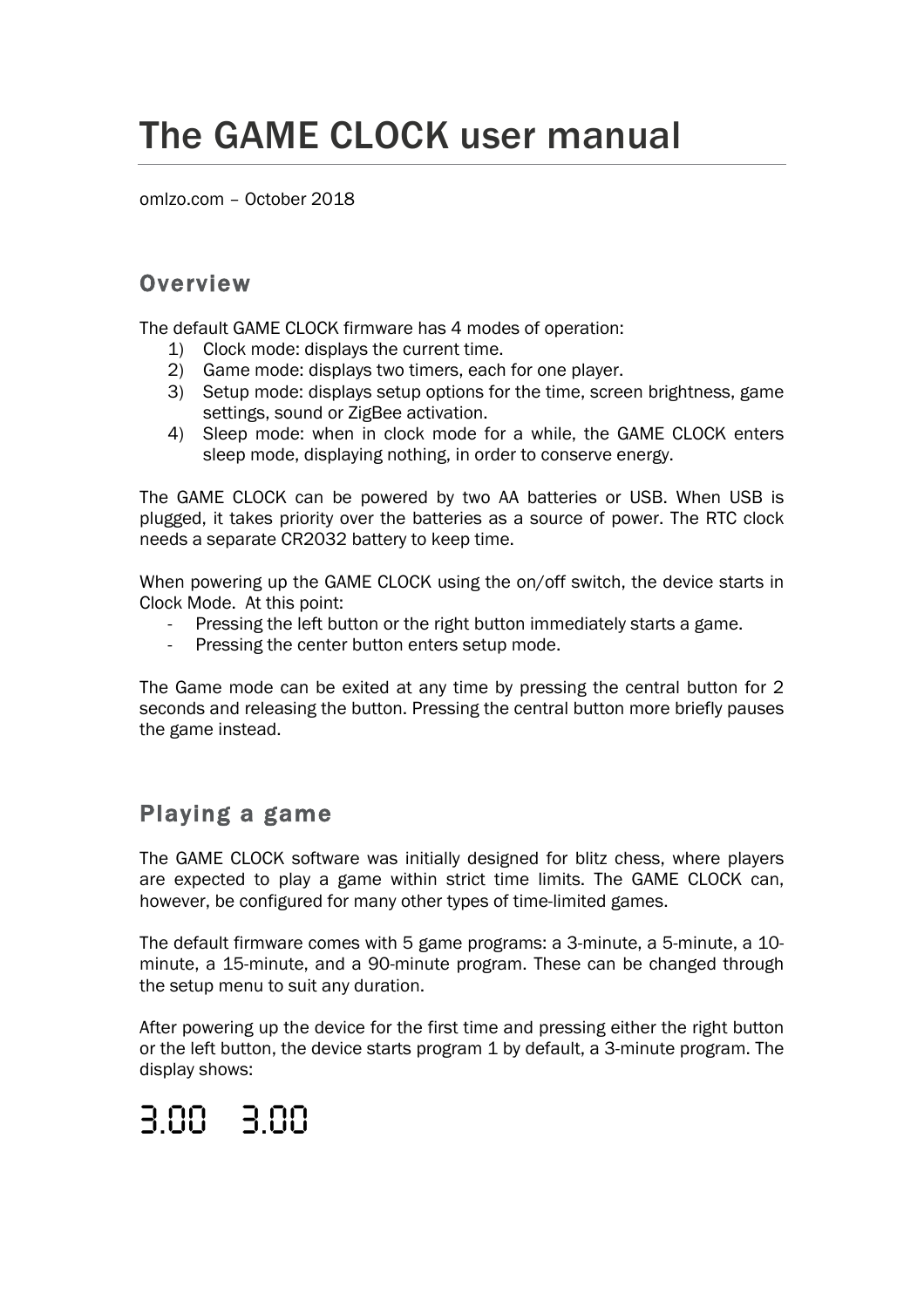The left side counter immediately counts down, and the player on the left is expected to make a move and then press the left button. After the button is pressed, the counter of the left player gets a 2-second bonus added to his/her time left. If the left player acts really fast, he may end up with more time left after his move than what he/she had before.

Once the left player has pressed the button, signaling the end of his/her turn, the counter on the right begins to count downwards. The right player is now expected to make a move and press the right button.

Left and right players take turns until one of the players loses by reaching zero time left. Note that during the last minute of gameplay, the time is displayed with fractions of a second for additional excitement!

The game program can be changed through the setup process described in the next section of the manual. The total duration played by each player as well as the bonus time added at each round is fully configurable.

#### Setting up the game clock

When the GAME CLOCK is in Clock mode, pressing the center button enters setup mode. Repeated presses of the central button allow access to various setup categories of parameters in the order described hereafter. The left and right buttons allow making changes to individual settings. To make setting changes permanent, don't forget to use the "stash" operation described below.

"Prog"

When the screen shows "Prog," you can select one of the 5 games programs available. Each program can be changed by defining game duration (minutes and seconds) and extra bonus time (seconds) added after a turn is completed.

"dAte"

This allows configuring the RTC clock (hour, minutes and seconds).

"Light"

This allows configuring the brightness of the led display (0 to 15).

"node"

This configures whether the onboard 3.3V voltage regulator powering the Zigbee header is activated or not. When no Zigbee daughter board is present, it is recommended to keep this setting to "off" to reduce battery consumption.